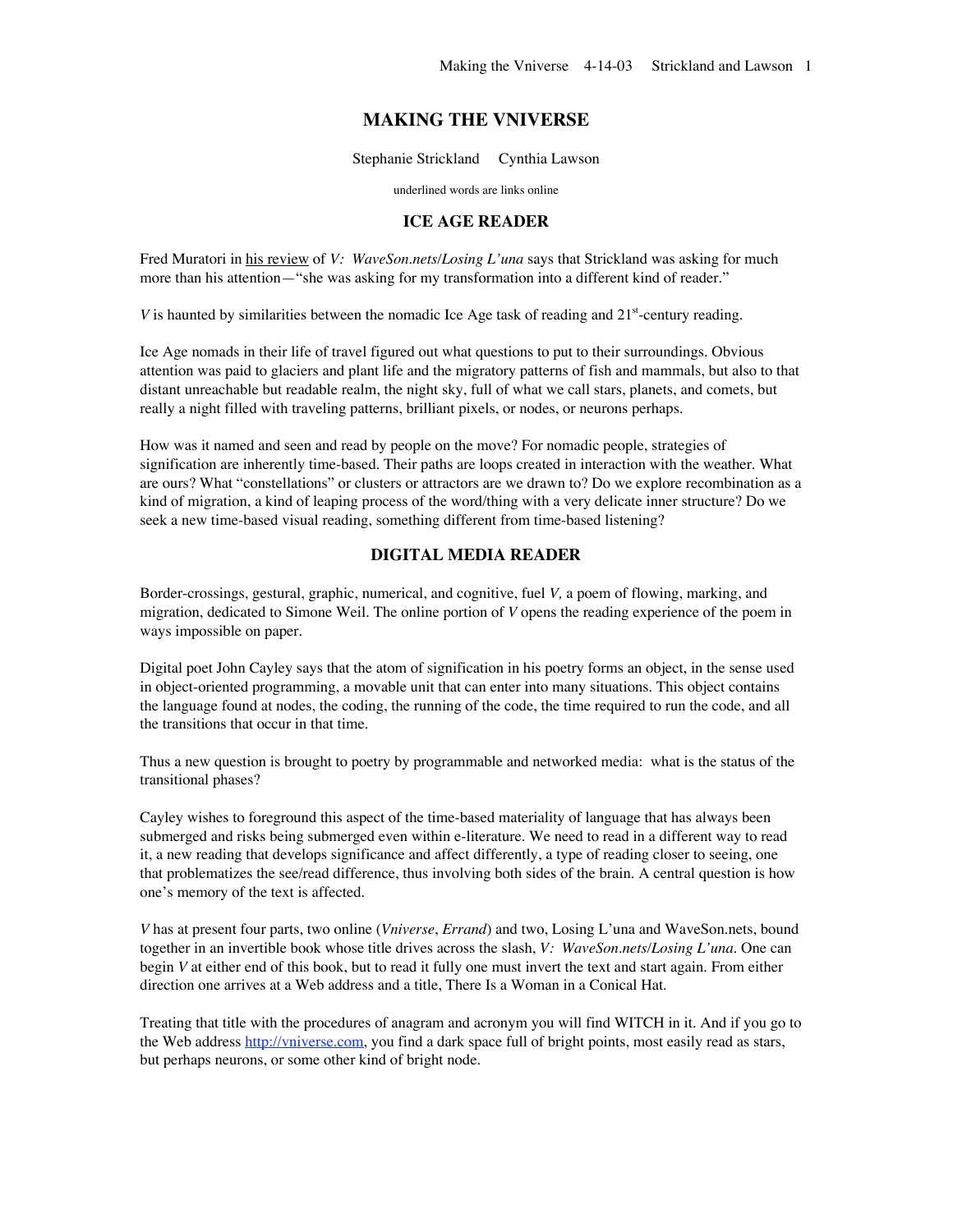This entire space is a Sybil space or Oracle space which can be explored by the wave of a seeker's hand. Repeated clicks release a cascade of events at a scale both below and above that of the print book. The smaller scale is that of the triplet (232 of them), the intermediate scale is that of the constellation outline designated by a set of keywords which form a gnomic poem, and the larger scale is that of the constellation and the set of WaveSon.nets that belong to it. These poems lead from one to another by means of a "next" button.

This entire Sybilline space can also be explored by entering a number in the dial, or empty circle, at the top right of the screen.

The poem *V* (print book, *V: Vniverse*, *Errand*) speaks to the charting of new courses in several dimensions. It was of primary importance to us to give new kinds of reading power to the reader, for instance releasing text into motion by touch. For Strickland and Coverley, it was also important to enable reading by stopping motion.

*V* explores many knowledge-sources, named and anonymous, collaborative and communal, that charted alternative courses for their time. Among these: Simone Weil, the devisers of Tarot, Haitian religious leaders, nursery rhymes,  $19<sup>th</sup>$  and  $20<sup>th</sup>$ -century mathematicians, and developers of digital computation and virtual reality systems.

When reading online, when transformed to that kind of reader, the indispensable recognition is that you always have a co-reader in a way you do not with print. Not only are some of the display choices made only by the computer, but if the computer is not reading the code there is no poem to be had. This is a situation quite unlike torn paper, books remaining unread on a dusty shelf, a broken Ozymandian statue in ruins to reconstitute. This reading situation depends absolutely on the temporal coincidence of many human and non-human choices, many human and non-human processors, or it is nothing. As fragile as an ecosphere perhaps.

# **READING BY TOUCH**

Our most important goal in implementing the *Vniverse* was to give the reader ways to chart their own new courses.

*V* readers bring to the star/sky scene what the Ice Age reader brought to the circling sky: both their impulses, go here, go there, following their instincts, and survival-oriented questions.

One new course that the reader can chart is that created by touch. Sweeping, lingering, tracing out, and pressing/clicking are hand actions that put the poem into movement in different ways.

**Swinging or sweeping** your hand (cursor) across the opening sky of stars causes fleeting images to appear—not really images, but diagrams, outlines that disappear as soon as your hand leaves them, as if they were fish diving back underwater, or forms disappearing into blackness.

**Lingering** on a star lets you see its constellation and its number. It releases the spelling-out text of a little numbered triplet of the poem and a keyword excerpted from that triplet. If you **press into** or click the star, snagging that triplet as it were, the constellation stabilizes, temporarily permanent. You can now explore it onscreen.

If you **trace it out** with your hand without clicking, lingering with the diagram, you can read an associated set of keywords, a "compressed" poem in fact.

Though not identical with either astronomical or astrological constellations, these diagrams are spontaneously read by readers as constellations.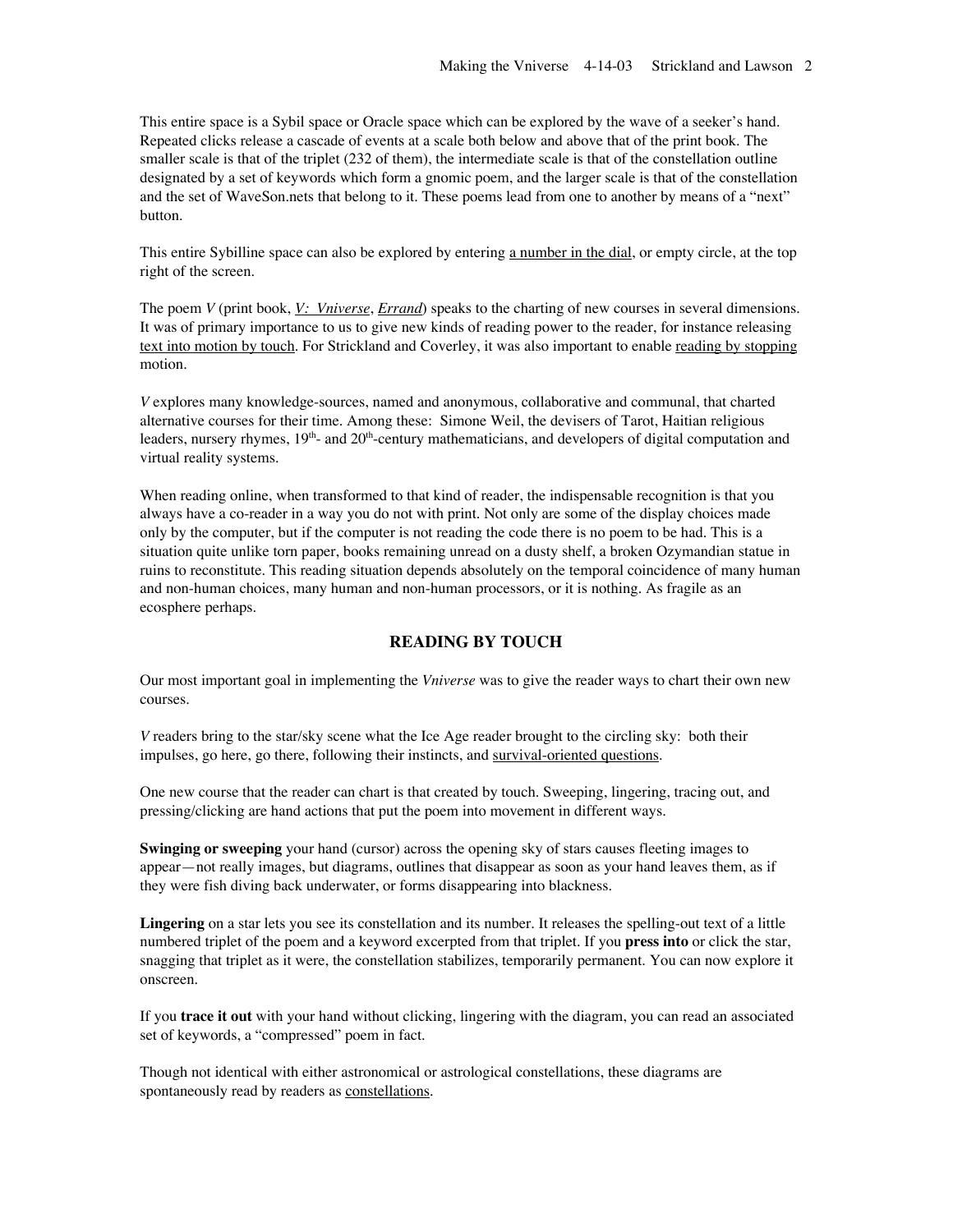**Clicking** a star on the constellation releases the text of a WaveSon.net. Each poem begins, not as it does in print, but rather with the star/triplet chosen by the reader, and assembles itself not sequentially, but in relation to that chosen triplet, which displays in color while the other lines of the WaveSon.net display in white.

**Persisting**, clicking the same star yet again, will change the form of the WaveSon.net to that of a set of triplets. Repeated clicking will toggle these forms, oscillating between them.

The reader wishing to move on can make everything disappear with one click of the darkness, or s/he can press a "next" to keep reading in the same constellation. The "next" choice will also bring about one of two forms of decay/disappearance of the text. Whether reading the WaveSon.net, the triplet set, or reading the swift or palimpsestic forms of decay, the reader can simultaneously swing or sweep a hand, bringing new numbers, new keywords, and new triplets into play overlaying the text that is playing out on its own.

### **READING BY NUMBER**

We bring to the star/sky scene of *Vniverse* what the Ice Age reader brought to the sky that circled above her or his head: either our impulses and <u>our instincts</u>, or oriented questions. For the Ice Age reader of the sky the questions were apt to be of the sort: how can I intersect with the migrating animals, how I can bear my children so that their most vulnerable weeks occur in the warmest months of the year.

The  $21^{st}$ -century reader who doesn't want to chart a course by touch is apt to be looking to establish a sequence, and/or the structure of a database, or to be more comfortable querying an oracle by number than querying by touch or physical exploration.

Reading by number has an analytic sound. In the print text of *V*, many different kinds of numbers occur (some of which are described in the *TIRWeb* interview). Very often these numbers disrupt or puncture the text. They always punctuate it in some way, but not in the conventional way numbers are used to separate stanzas. Thus one must decide to read across the number, to actually read it, or to treat it as a pause of varying length.

In the *Vniverse*, numbers have a much clearer orienting or indexical function. Every star has a number, which is to say that every triplet of the poem has one. Each number has an associated keyword. To read through each triplet in sequence, to read through each keyword in sequence, and thus to read through all the WaveSon.nets and constellations in a sequence, one can simply type the numbers from 1-232 in the dial, the circle in upper right corner of the screen.

The number reading process does constitute a kind of sibylline process. When we publicly perform the poem we ask one short question repeatedly and input varying numbers in the dial to obtain the answers. While one of us reads the answers, the other will sweep her hand across the sky to evoke other comment or perspective on that "answer."

When we go from "moment" poems (eternal panoptic soothsayer view) to "movement" poems (contingent event ending up who knows where) the body is activated. But whose body? This is one of the questions we put to the *Vniverse* dial.

### **CONSTELLATIONS**

Though not identical with either astronomical or astrological constellations, the diagrams that appear in response to a sweeping or swinging movement of hand across the screen are spontaneously read by readers as constellations, and we call them that in our instructions.

Edward Picot, comparing the *Vniverse* to print *V,* says that "reading…in this hopping-and-dipping manner rather than in sequence seems to bring out more quickly the themes which run through the whole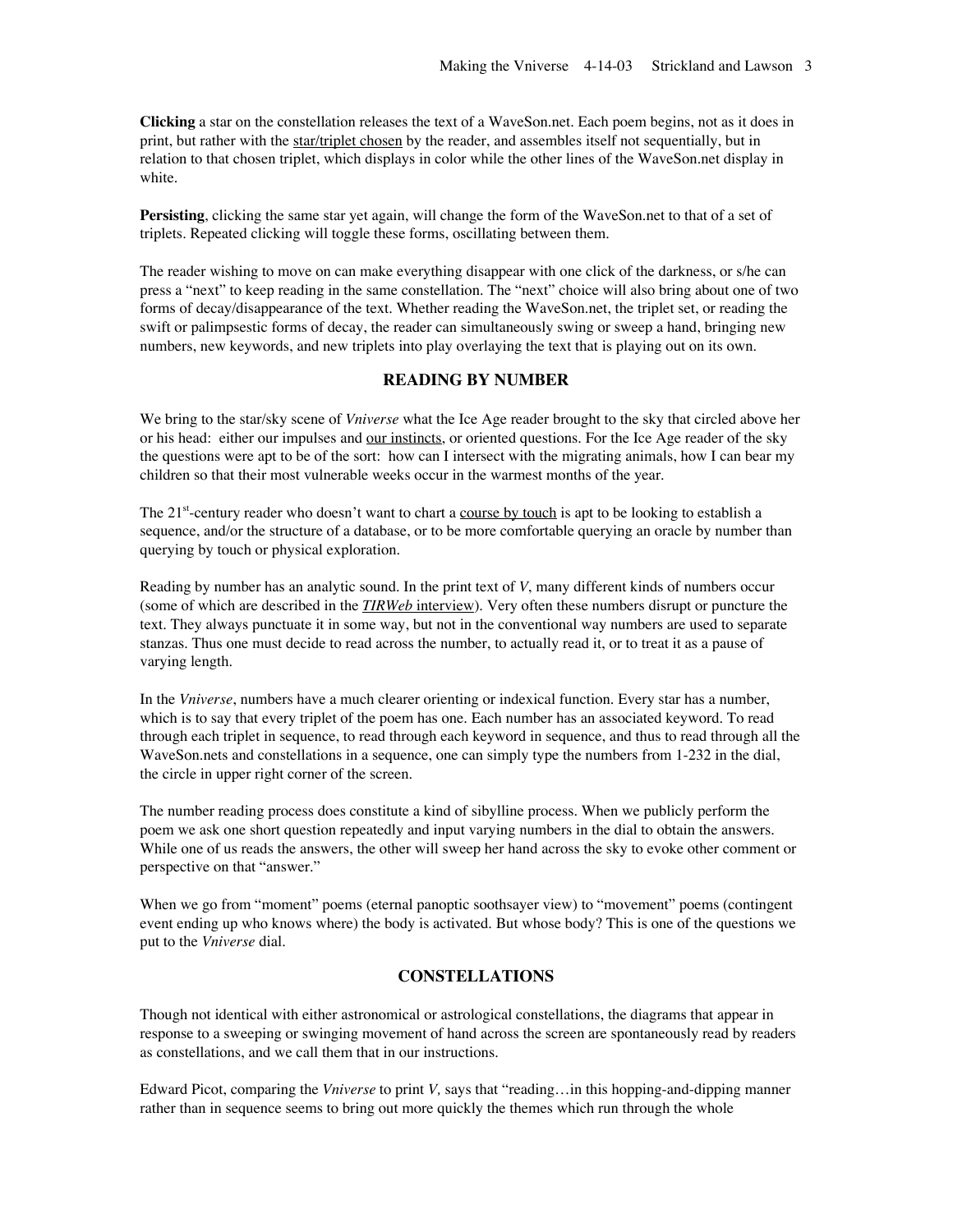group—references to astronomy, to cosmological time, to mathematical sequences, to tarot cards, to Simone Weil, and to the letter V, symbolizing fertility and virginity both at the same time,…'a woman in a conical hat,' the spreading-out of stars in a 'a wedge of sky,' and the spreading-out of electrons in a cathode-ray tube."

It is likely that part of this effect is due to the simultaneous imprint on the reader's eye of a constellationlike diagram and the appearance of a keyword and a triplet of text, or a whole set of keywords, if the reader traces the diagram manually. It is also in part due to the very rapid manner in which the reader can scan the whole poem onscreen, at least at this "compressed" level.

We agree with Picot that each version of the poem offers better access to certain kinds or levels of experience. Part of this effect is due to the difference between stasis and movement and part to the difference in ease of access to varying levels of organization.

It is certainly true that the smallest particles of the poem are better **accessed online**. In fact, they are only explicitly available there, as triplets. And they are easily available, because they are numbered and can be summoned at any point. There is, however, no list of these in the way there is a contents for the Losing L'una section of print *V*, and no search engine for finding them.

As Picot implies, there is also a level that is not explicitly present in print which he calls thematic. Rapid scanning of many triplet/keyword combinations brings up a variety of references that will recur. We have our own names for the constellations: Swimmer, Kokopelli, Broom, Twins, Bull, Fetus, Dragonfly, Infinity, Goose, and Dipper. They grew out of the struggle between the material of the poems they chart and our need to be able to make them work visually as interfaces. Dipper is a link between the Vniverse and the universe that Western astronomy presently describes. It is given in two parts, an actual dipper (for water) above and the head of a bear below, which refers to the Ursa Minor and Ursa Major names for the dipper constellations.

Charting a new course here means seeing the connections between old names, very old names, and new pictures. Since these names are not given on the site, it is a matter of conjecture whether readers will or won't see a fetus in Fetus, for instance, though all might see the Goose. Strickland has compared these constellations to those that Persephone might see were she taken to an underworld of water, not stone; the constellations that would serve as attractors for her through the distorting lens of water as she longs toward life and her mother in the upper world.

### **THE WAVESON.NET TURN**

In *V* one might say that the WaveSon.net is in continual discussion with the sonnet. On paper, the WaveSon.nets form one long standing wave which runs across the borders of their number-names and the mirroring page-numbers. The energetic turns, the crests in this wave, are not aligned with either the beginnings or ends of the individual WaveSon.nets. Yet each page is a WaveSon.net unit with its own shape, functioning as a poem on a different scale from the long wave. In fact, it is as separately numbered WaveSon.net units that the poems were published in magazines.

What is being rethought is the sonnet as a poem. As Phillis Levin shows in her excellent introduction to *The Penguin Book of the Sonnet*, a sonnet is a poem that shows the mind in action, the mind turning to talk to itself, the mind anticipating an irreversible turn. This notional turn, this possibility for transformation, is signaled formally by what is called the sonnet turn, or volta.

The form, of both royal and folk provenance, originated in  $13<sup>th</sup>$ -century Sicily in the court of the same king who invited Fibonacci the mathematician to his table. Volta, however, is also the name of the Italian Count who invented the first electric battery. So when Strickland considered the sonnet as a poem of recursion, characterized by the mind turning and talking to itself, she thought of *V* distributed across the pages of a book and in electronic locations, as making a turn, a volta, made possible by Count Volta: in effect the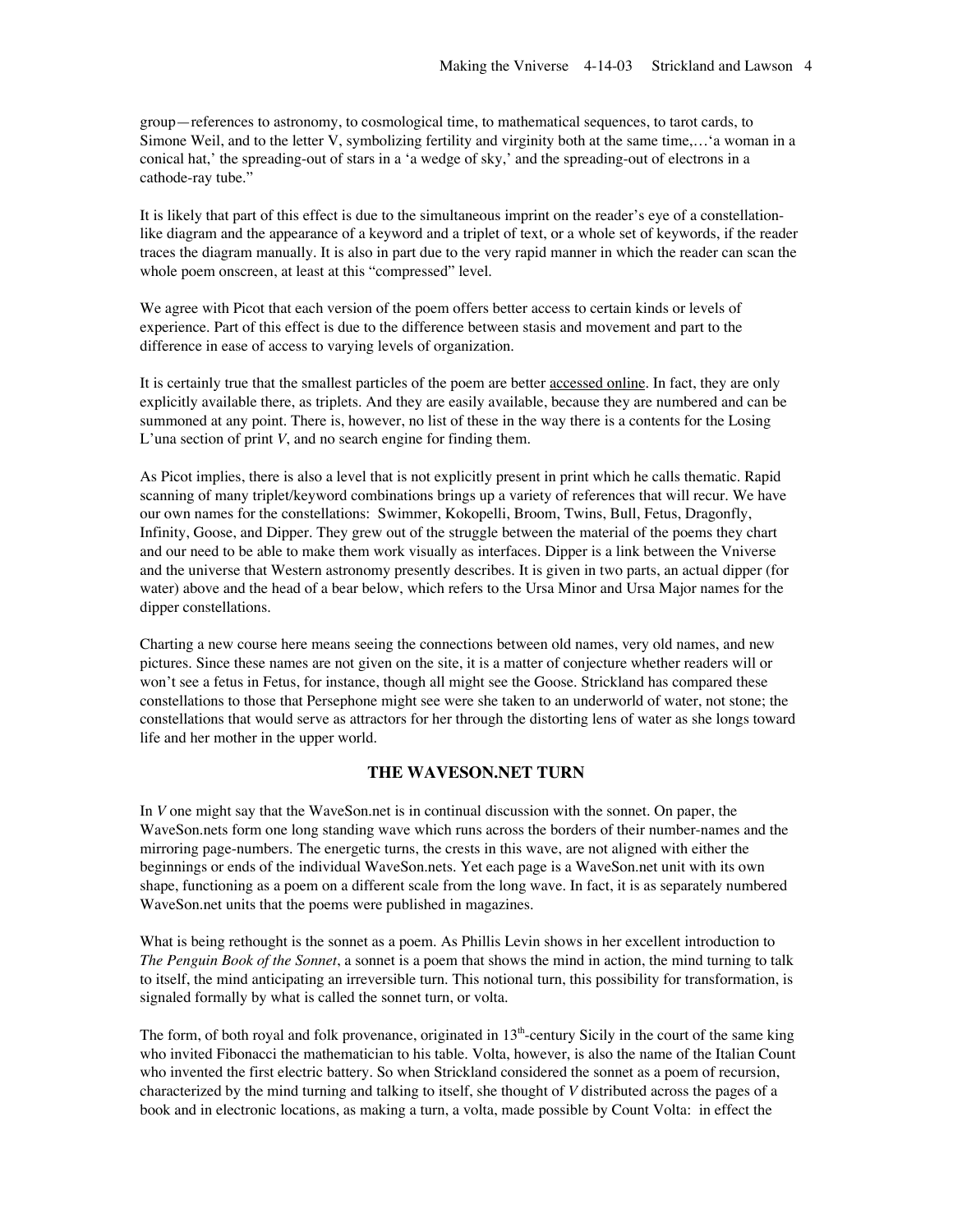whole distributed poem turns to talk to itself in an extension of the characteristic work of the sonnet. In each of its locations, the poem offers resistance to traditional definitions while still honoring their founding impulses and work.

Onscreen, the WaveSon.nets live under an entirely different regime, one of interactivity by touch or reading by number. Interactivity is not co-authorship; it is a different way of reading. With a sweep of hand online the reader releases the writing out of triplets which prove to be the inner structuring units of the WaveSon.net sequence.

Firmer and firmer pressure from the reader, clicks and doubleclicks or repeated clicks, yield entire WaveSon.nets and allow them to oscillate back and forth in form, between a series of triplets and the WaveSon.net form found on paper. In addition each triplet now becomes equally privileged within the whole WaveSon.net. Each triplet is now the beginning of the poem.

As Cayley asks, how does this affect the memory of the text? Is it the stability or the difference you retain? Is it the word-spelling-itself, or the word displayed-in-color, or the word-in-constellation, or the word-indecay that arrests your attention as bearing significance or affect?

### **FUTURE VNIVERSES**

Our hope for the future is to go beyond reading by touch and reading by number to implement reading by sound, reading by moving, and reading by attending to the computer's programmed choices.

#### **Installation**

The *Vniverse* is one space in which nothing irreversible happens, though many things can be explored over time. Exploration leads naturally to the idea of a physical installation. We envision a gallery installation of the *Vniverse* where the triggered constellations may be mirrored in water or Mylar on the floor and where curtains of steel mesh will catch and hold the projections. An echoing space of constellations and keywords may at certain points give rise to heard readings of the WaveSon.nets.

Both of us are interested in the creation of new social reading spaces. Current users of immersive spaces are not accustomed to using them for reading, but they are accustomed to using them for exploring. We want to create an experience of exploratory reading.

### **Sonics**

In reading by sound we want the reader's navigational choices to trigger various kinds of background sound, perhaps musical. Though we have been requested to include sound files of Strickland reading each triplet, this is not what we want to do with the sonic *Vniverse*.

#### **Generative**

Reading by attending to the computer's choices involves programming that randomly associates any other 4 triplets to the one chosen by the reader. If the reader chooses triplet 7 and the computer chooses 9, 91, 231, and 85, then the assembled poem would be titled WS 7.9.91.231.85 which would toggle to the triplet set titled 7.9.91.231.85. If one of the pre-existing WaveSon.nets happened to occur it would be called by its name, WaveSon.net 32, for instance. The reader can thus release WaveSon.nets never seen in print and perhaps never seen again. Other variants on this scheme would allow readers to input any word from the poem and assemble triplets based on those choices, perhaps allowing repeats.

Another question arises as to how densely one wants to layer the screen. Should each poem disappear entirely? Should some state of the palimpsestic disappearance be preserved and overwritten onscreen until a given visual density is achieved that pleases or satiates the reader?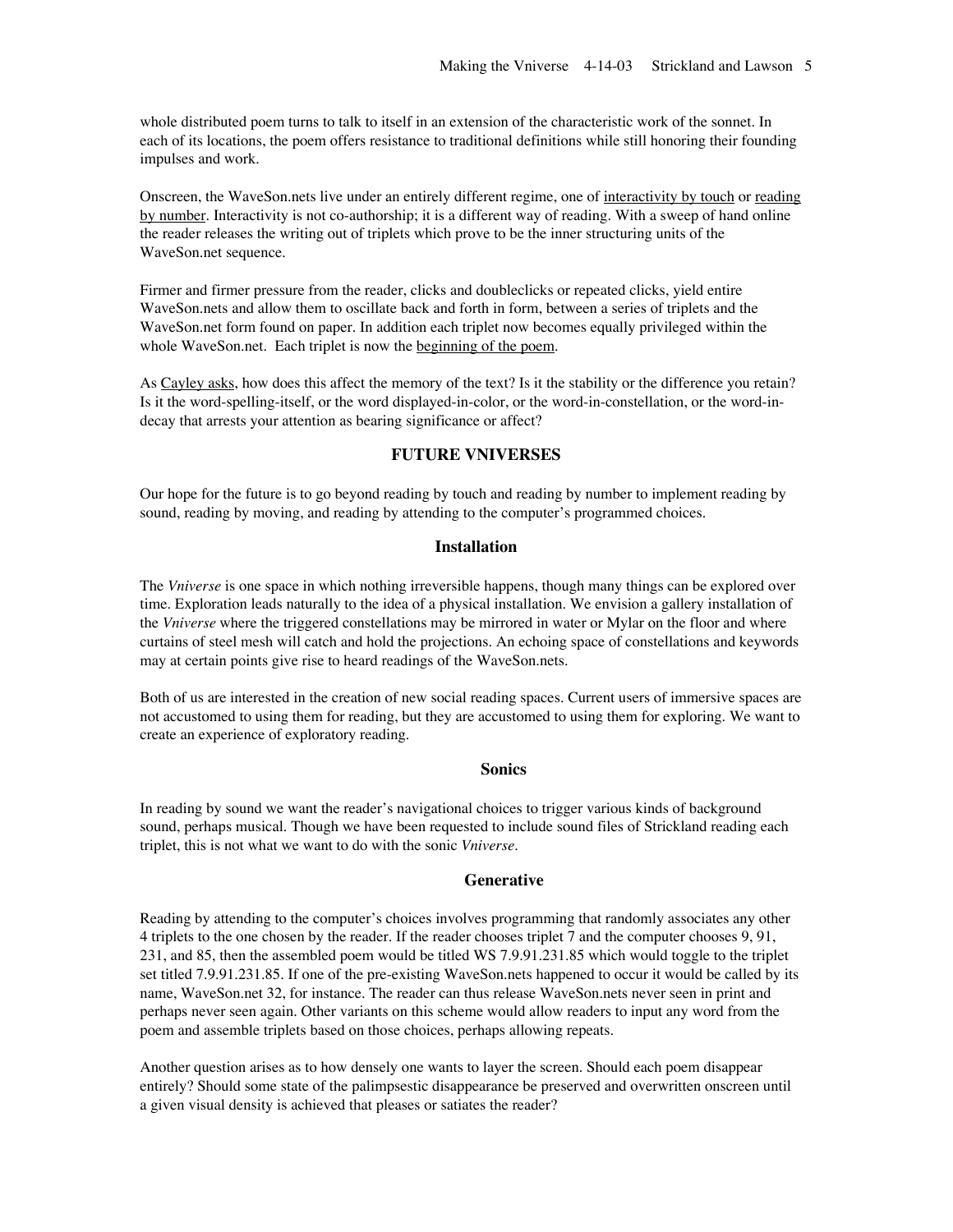# **KEYWORDS**

Here they are:

[Gap] "do while" 2:32

albatross algebra algorithm Anchoress Archaic

bay bear bee begin believed bent beret bird bittersweet bloodied blown up blushing bone born bottle breasts breed briar broom bull burns

Cantor cathedral caves cell chain chalice chaste coding conceive conception core cradle craves crystals curtains

data structures decreation delicacy dice dinner dolphin dots double dragonfly dragons drift drowns drummer dust

easy embraces emerald end engineer Erasure escaped exactly exquisite

feedback Fishes flowing flying freefloating Freud

gaps garret germ-shapes Goose gored grave Green- grinding guard

hair hat hears Heaven hidden hiss history holes hollow hook horned human

Ice instruct intact Intendo

keyholes kill

lag leaf space Leap lens life lilting lining lock lost lunar lured

Marseilles Mathematicians meander meet membrane memory mermaid Metamorphosis Minute Misfits MIT monks moon-death moon-months mother mystery

nails nothing nursery

Oc open osprey ordeal outrun owl

paralyzed par-t[ur]i-tion peak penguins phallus pink pleading poems of knowing pole power prayer Precession prong pure

#### quantum

R2 ranking rape recognize red reindeer relaxation Renewal replenish retrieve ritual Roadrunner robotic run run-time rupture

safe salmon sea secrets shame shepherd silent sings skirt smile Solstice solved space-time sparkling steel straight string Struggling stunned subside suspect

tag tail take tangle tango Tarot tart techniques thorns thrown out tilted tissue tongue torture track trembling

unconscious undergirding undersea unnumbered unsupported upsidedown

V veering vestige virginity *visual* vulval VV

wander water waveform Web weep well Wetware who witch *Witchfixer* writhing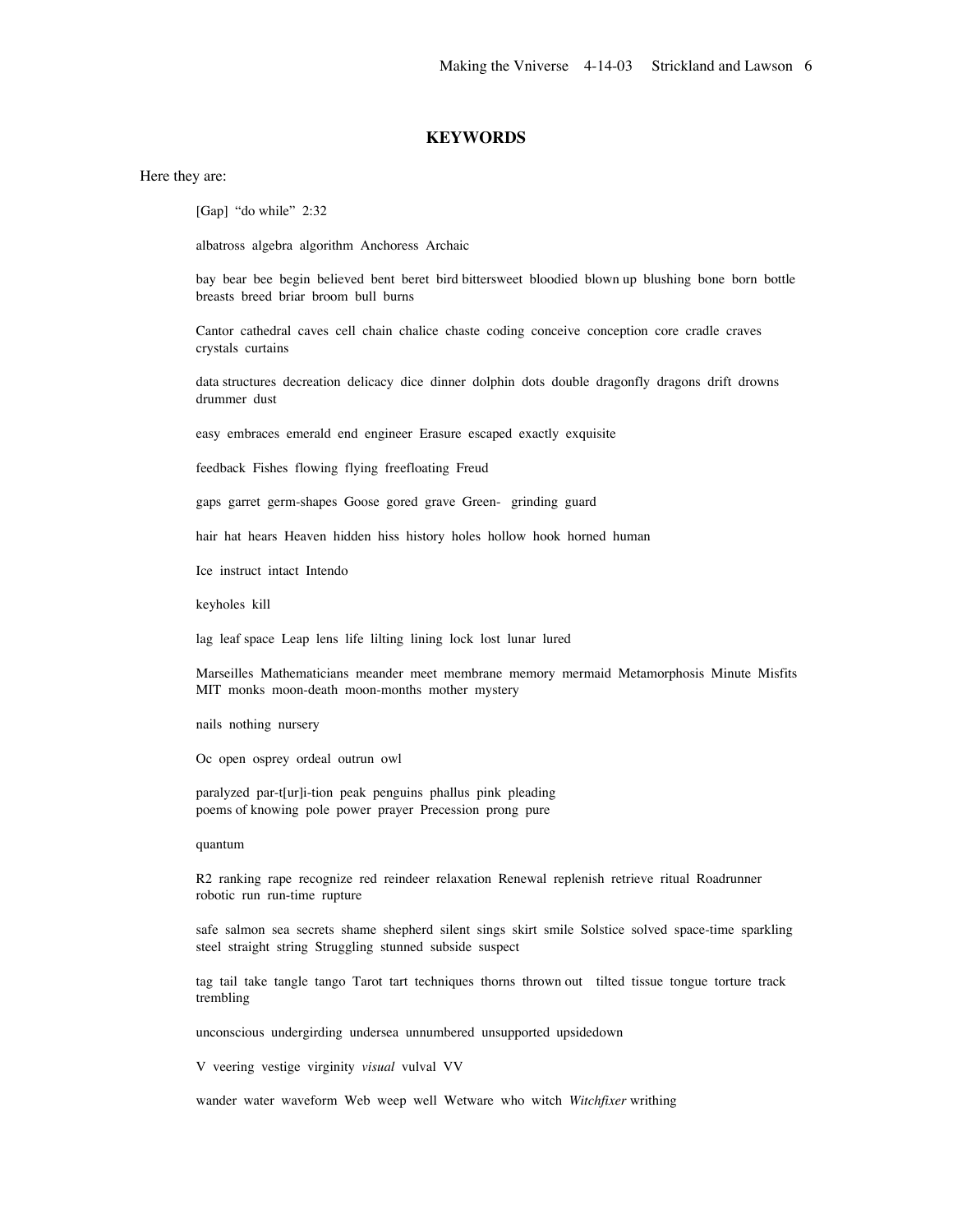Yeah *you*

zephyr Zodiac

# **V AS SOUND & GRAPHIC SIGN**

V as a sound changes the word "moment" to the word "movement."

The print poems of *V* hold their moment fixed on the page (despite devices like numbering and running sentences across numbers that somewhat disrupt that fixity), but the *Vniverse* puts them into movement by four kinds of touch, sweeping, lingering, tracing out, and clicking. Persistence, or obsession, is also rewarded: continued clicking of the same star yields a variety of effects.

V is the initial sound of many words in the poem, for instance the keywords veering, vestige, virginity, *visual,* and vulval. Other important v-sounded words would be variant, vector, vernal, void, vortex, voyager, virtual, volt, volta.

V, visually, is the sign of water, especially if repeated, VVVV, and it is the sign of a bird. More specifically, it shows the space between wings, of a goose, say, and then at another level, the space between geese as they fly, in V formation.

V, visually, is the V of an open print volume. In *V: WaveSon.nets/Losing L'una* this opening is where a Web address is printed http://vniverse.com that will open yet another space.

V, visually, also suggests the hands of a clock, a volumetric wedge of sky, a witch's hat; it suggests an opening, an interim, an interval, a space-between extreme positions. The poem V exists in the space between its variations in print and online. In this it resembles ancient oral poems which have no canonical original with respect to which other versions are derivative. They instead consist in the set of performances and notations that exist and can be expanded or compressed at any time should these be amplified or lost.

The *Vniverse* does not have the colored pictures or soundtracks that many associate with hypermedia projects. We took a decision not to include these, although originally we considered a large set of images, because our primary interest was in exploring an extensive text project online. The diagrams work together with colored text and the visual images of the letters themselves, as these move, disappear, and are replaced or overlaid. The *Vniverse* interface uses the text itself, as it is broken and assembled, and the constellation shapes to create a world of new meanings.

## **INTERACTION INTERFACE**

The computer screen can be approached in various manners: to replicate print, to replicate television, or as an infinite space which can be used for interactive explorations beyond the flatness of the screen itself. *Vniverse* explores the latter.

The decision to use only one frame in which the user is immersed during the entire reading was key to exploring the potential of the screen. In print, readers of *V: WaveSon.nets/Losing L'una* will normally start at either end and read straight through, flipping page after page. Many websites simulate this experience by creating click-throughs as the interactive mode.

A user visits a website with the expectation of finding an underlined word or big button on which to click. *Vniverse*, though full of destinations, does not offer an immediate response to a reader's "presence" on the site. It is s/he who has to choose to "read the stars," discovering the constellations, just as the reader of the print book has to choose which side to open.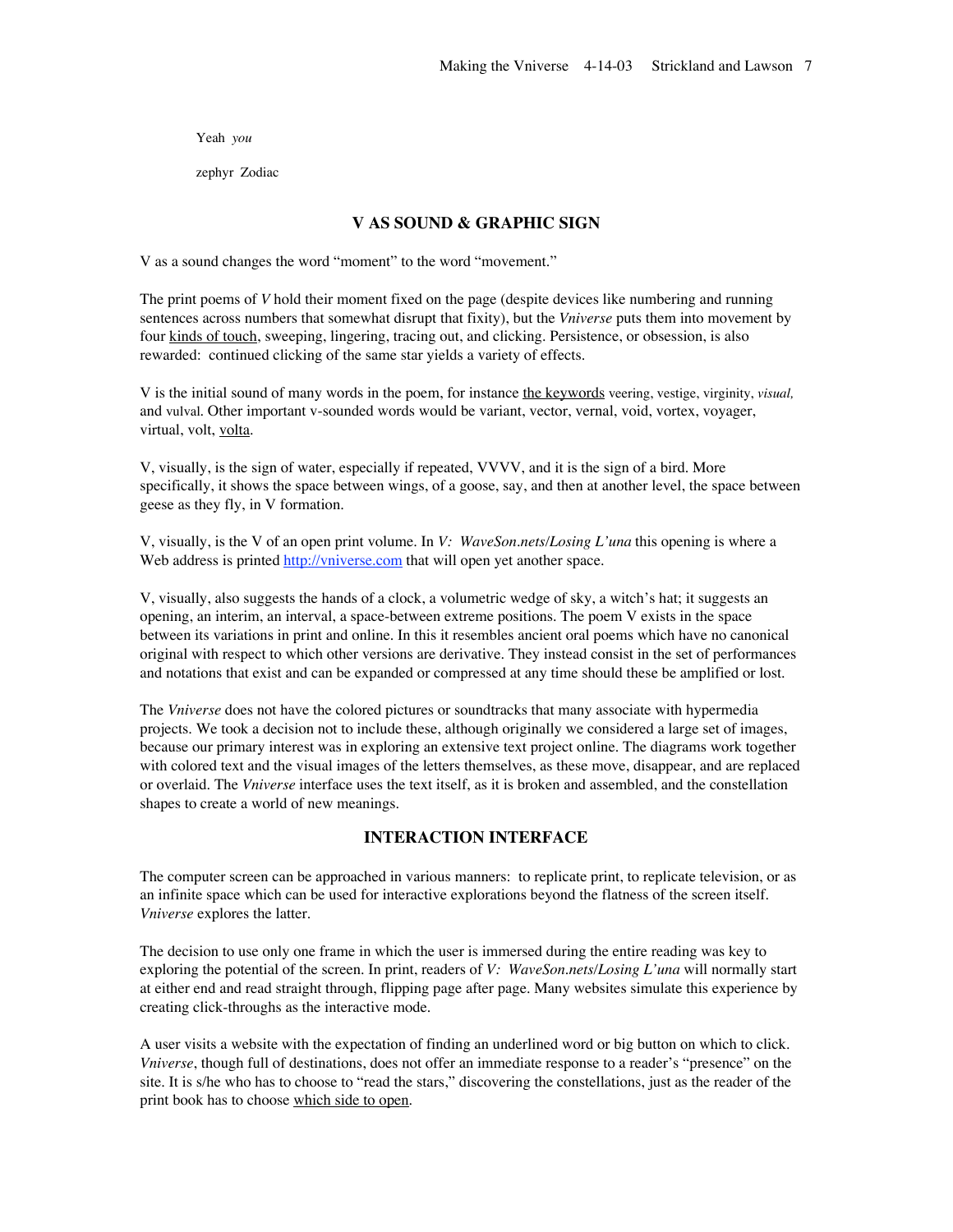Inspecting the book will yield a page which the reader can take in at a glance. Inspecting the flat starry sky of the *Vniverse* yields a space which can only be taken in gradually by means of various hand/mouse motions. Though either the book or the *Vniverse* can be read alone, the richest meanings will occur to people who are reading between them. Similarly, within the *Vniverse*, many opportunities for "reading between" arise:

the spelling out of triplets enables the reader to process, in an almost auditory manner, the successive letters of the poem;

the WaveSon.nets associated with each constellation may be compared with the traced constellation—colored keywords at each star create a "compressed" mini poem;

the assembled poems themselves may be toggled back and forth between WaveSon.net form and a set of five triplets that share the same set of words, but not the same organization or title;

both the WaveSon.nets or triplet sets in decay can be read as dense visual palimpsests;

the WaveSon.nets assemble differently depending on which star is clicked to initiate them: these differences can be "read between";

WaveSon.nets or triplet sets, while they are spelling out or decaying, can be overlaid with new text if the reader moves the cursor across the sky.

A seemingly unreactive sky is thus very responsive to the engaged reader. Each triplet is the entryway to multiple other forms and exists between its neighbors in a multitude of ways. The entire poem becomes a continuous present of varying forms, like the night sky, in which readers trace their own path.

However, we face the challenge of reaching readers who are approaching a unique environment with no set conventions, web or print, to help them proceed, so we did create an instruction sheet for readers who prefer this. However, we encourage readers to proceed on their own.

We believe exploratory behavior empowers the reader. The entire *Vniverse* has been designed to reward exploration and persistence. It is an always renewable, forgiving space where all options are open at any time. Though responsive and renewable, the environment is not in every respect replayable except by entering the numbers of each star (keyworded triplet) in the dial.

The time element explored in the *Vniverse* is time duration, not irreversible time.

# **PRIMACY OF EACH SELF-SPELLING TRIPLET**

Whenever a reader decides to click on a star, s/he has stabilized a constellation. If s/he chooses it again, whether because of happenstance, because of where it falls in its constellation, because of its number, its keyword or its color, that star and its associated triplet form the beginning of that reader's WaveSon.net. The rest of the WaveSon.net assembles around it as a central node, from triplets nearest to it to triplets farthest from it.

The chosen triplet is the first to display as the WaveSon.net assembles itself. This triplet remains colored (the rest of the WaveSon.net is white) even as it is subjected to various processes of decay as the reader moves on. Fill and decay, transitions, intermediaries, fades and residues are a great part of the matter of the *Vniverse* sky.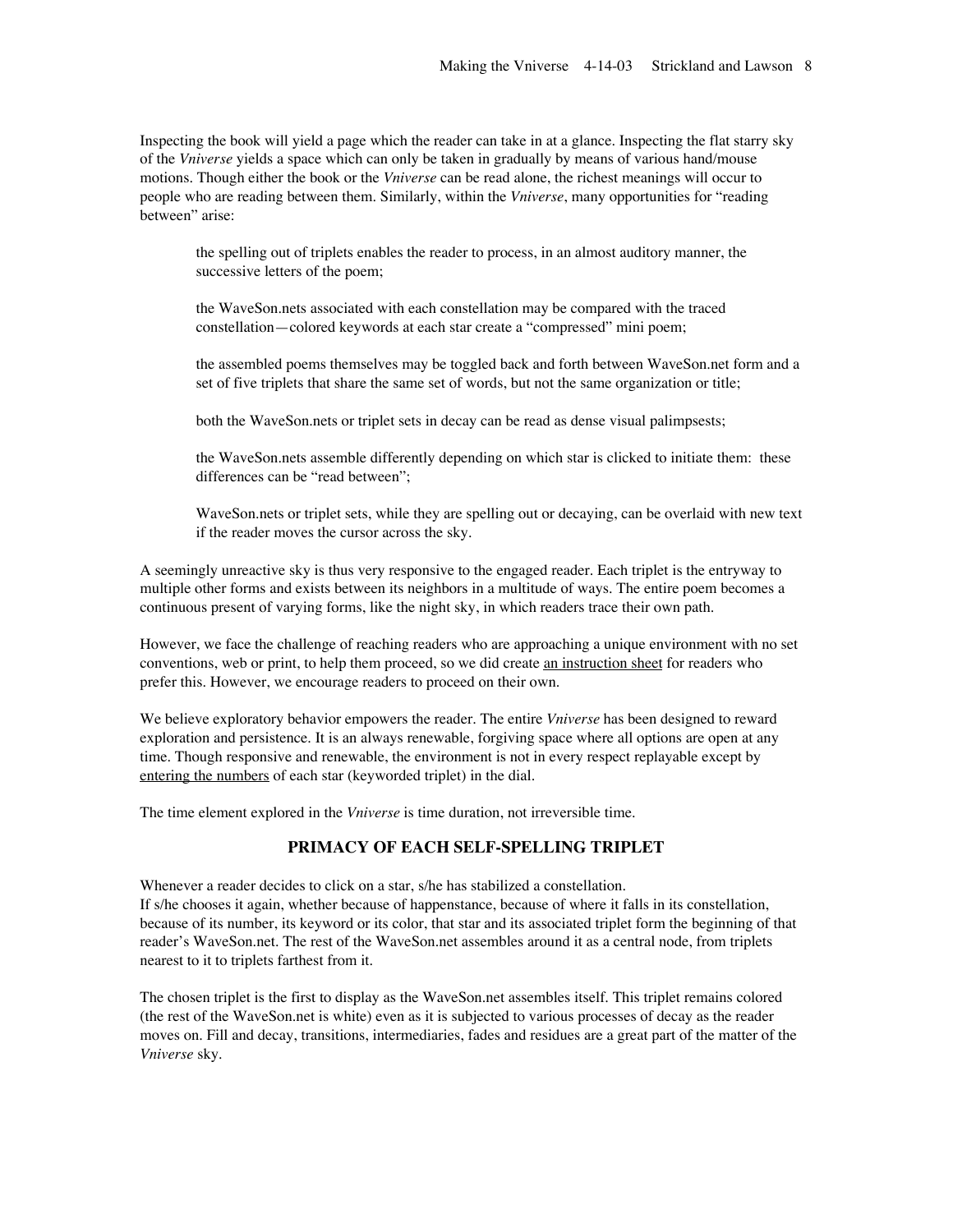If the reader presses "next," the colored triplet in the next WaveSon.net will be one chosen at random by the computer. The temporal fragility of reading is made manifest, for it is very unlikely that one will be able to recapitulate his/her experience exactly, although a great base of stability remains.

Once the entire WaveSon.net has arrived onscreen, there are then at least two competing sequences to consider: the fixed form which mimics the print version (other than the coloring) and the WaveSon.net-asassembling, which represents a different reading order. The ability to break the WaveSon.net down into groups of triplets and to toggle back and forth between WaveSon.net and triplet sequence, by repeated clicking of the star, offer yet other competing sequences to the reader.

The poem *V* can begin anywhere, in the choice between sides of an invertible book, or in the choice between constellated forms, or the choice of one of 232 units not explicitly available in print, or even with the online *Errand.*

### *ERRAND UPON WHICH WE CAME*

The first part of the *V* poem to be implemented online was a poem from the Losing L'una section of *V: WaveSon.nets/Losing L'una*, "Errand Upon Which We Came." This is a Flash animation done by collaborators Stephanie Strickland and M.D. Coverley. In some ways it sets the stage for the *Vniverse* project because it explicitly raises the issue of a new kind of reading.

In the *Vniverse*, a still screen is put into textual motion by the reader. In *Errand*, the tyranny of cinematic presentation, the inability to stop it and inquire of it, is overcome by giving the reader three ways to intervene: linked text-words, links at the bottom of the screen (looking like old control knobs on preremote-controlled television), and most strikingly, by the use of a Nabokov butterfly from the Zembla Website. The butterfly, when clicked and held, stops the animation, pins it to the screen, the butterfly pinning, not pinned, this time. If one wants to *read* the poem text, such intervention is required, because the pace of the animation is otherwise too swift.

The reader, teetering on the see/read cusp, chooses between a visual experience of the poem (augmented with text) or a reading experience of the poem (augmented with animated images). The poem thus poses the question of what reading is to be/become.

In *Errand* Strickland and Coverley use one of Lars Wikstrom's beautiful book objects (sculptural books) to suggest the tension between the book and the code. They use familiar natural objects denaturalized by repeated applications of digital technology. The backgrounds began with Barry Smylie's digitized slides of his acrylic garden paintings made into still frames of video posted to the Web—these were then manipulated further to echo some of the visual effects of incompatible browser technologies.

Within the text, there is quoted text, from Simone Weil, a woman, like Emily Dickinson, most of whose work did not appear in print in her lifetime. And here it is again, not in print, but reminding us of a long history of reading stretching back through hearing and handwriting and folktales.

The soundtrack evokes an even older world, where what we "read" were the sights and sounds of the animals—yet these particular sounds in *Errand* come from no one location, but rather a global sound space, which is perhaps the only space left to them.

# **COLLABORATING**

New technologies, and in this case interactive technologies, are natural invitations for exploration. In a collaborative project even more exploration is possible.

*Vniverse* is a true collaboration in that Strickland and Lawson approached the project from two very distinct positions and were able to implement a common creative and productive space. Strickland brought